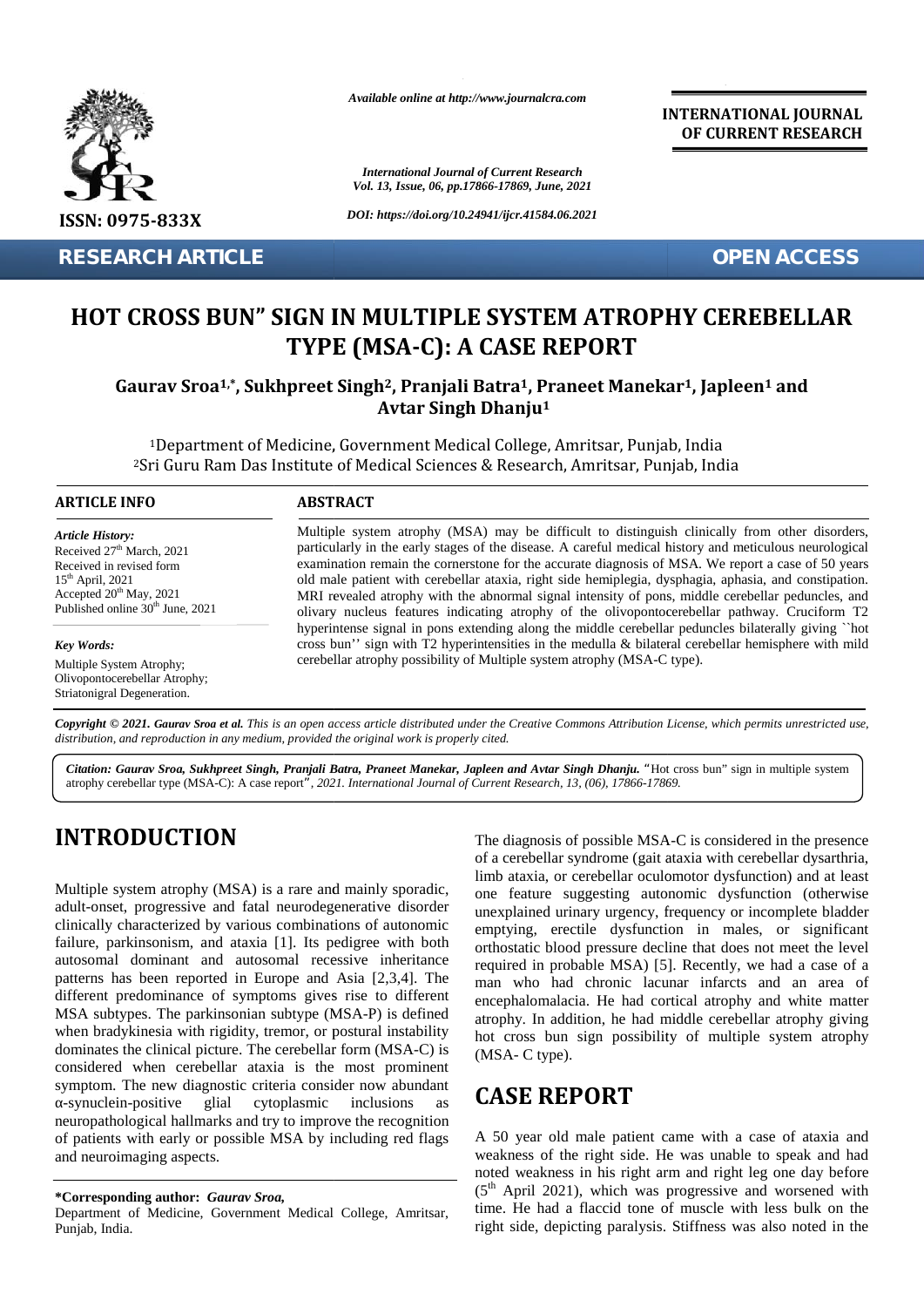right leg. He had constipation, for which an enema was given. The patient urine volume per day was 1-1.5 liters (Foley's catheter was inserted into the attached urobag).

He had difficulty in swallowing, restlessness, otherwise, he responded to commands. His oxygen saturation of 99 was maintained with the help of an oxygen mask. The patient was admitted to the same hospital 8 to 9 months back with similar complaints and was treated accordingly. There was a history of falling to the right side as told by the informant. He had no vomiting, no blurring of vision, no chest pain, or breathlessness. No history of convulsions, dizziness, and leg cramps. The patient showed no history of hypertension, diabetes, or any other chronic ailment. A similar complaint was not noted in any other family member, although there was a history of hypertension in the patient's father and brother. The patient showed a history of chronic alcoholism (almost every day) but was abstained from alcohol for the past 1.5 years. On physical examination, he was conscious and cooperative. He was not able to speak and responded only with gestures. Cranial nerve functions and facial expressions were not normal. Right-sided visual acuity was reduced. Extraocular movements were not normal, unable to deviate his eye's right side as well as the right upper side. Light reflex (constriction of the pupil) and accommodation reflex were normal. Nystagmus was evident and he was unable to close his eyes forcefully. He was not able to clench his teeth with full strength or open his mouth completely. He was unable to blow with his mouth and not able to protrude his tongue out completely.

He also had vertigo and tinnitus (cerebellar ataxia) with respect to coordination. He was not able to perform a finger-nose test properly, diadochokinesia, finger to ear test. Tinnitus was present on Rinne's test as the air conduction was more than bone conduction (on both sides). However, on Weber's test, the sound was radiating towards the right. He had motor paresis. He was unable to swallow both liquids and solids properly. He was also not able to shrug his right shoulder and showed resistance while tilting both sides. On clinical examination, motor power of the right upper limb and lower limb was grade 0. Motor power of left upper and lower limb was grade 6 and 3 respectively. He had shown general sensations of pain, touch, pressure, and temperature. There was the presence of tactile localization, two-point sensation, stereognosis, barognosis as well as graphaesthesia. Superficial reflex examination showed, abnormal plantar reflex, dorsiflexion of great toes, and fanning of toes to the left side (Babinski's sign), and nonresponse was noted on the right side. Deep tendon reflexes on all four limbs were evident and were grade 1(biceps jerks, triceps jerk, and ankle jerk) and grade 2 knee jerk.

MRI Brain at 1.5 T was performed. The neuroimaging finding was as follows.e/o cruciform T2 hyperintense signal on axial images in pons extending along the middle cerebellar peduncles bilaterally giving ``hot cross bun'' sign. T2 hyperintensities were also seen extending in the medulla & bilateral cerebellar hemispheres with mild cerebellar atrophy. No restriction or blooming was seen. On post-contrast scans, no significant enhancement was seen. Chronic lacunar infarcts were seen in bilateral frontal lobes. Area of encephalomalacia with gliosis was seen in the right temporal lobe with ex vacuo dilatation of the right lateral ventricle. T2/FLAIR hyperintensities were seen in deep white matter in the periventricular region bilaterally. These lesions did not show restriction on DW/ADC or blooming on SWI c/o chronic white



**Fig 1. (a & b): Conventional brain magnetic resonance imaging. Axial image: showing the "Hot cross bun" sign**



**Fig .2 (a & b): Conventional brain magnetic resonance imaging: showing atrophy in pons medulla and cerebellum**

matter ischemic changes. The brain parenchyma otherwise was normal in signal intensity with normal gray white matter differentiation.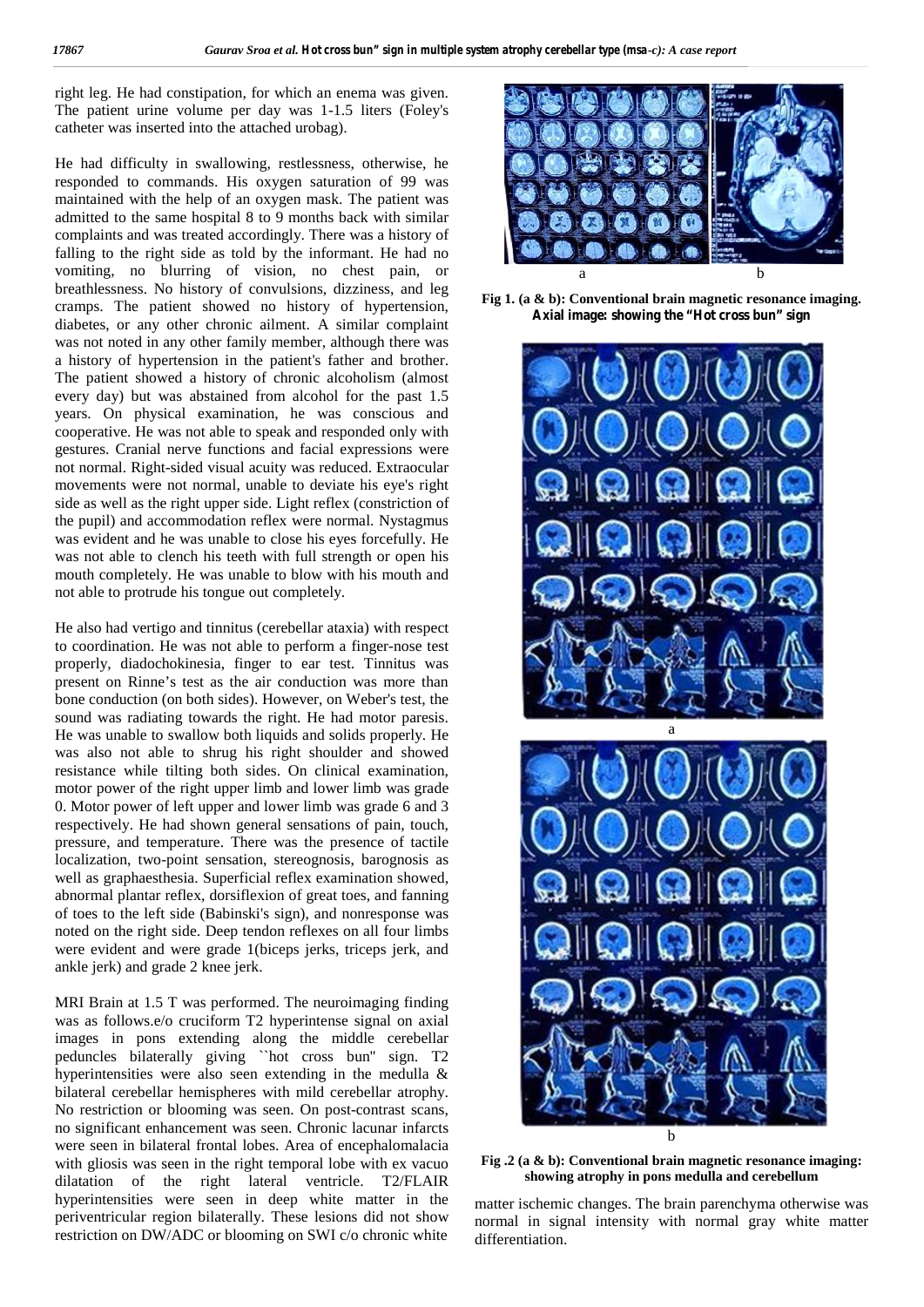Bilateral thalami & basal ganglia were normal. posterior fossa structures including the brain stem, cerebellum, and fourth ventricle were normal. The ventricular system was prominent. Sulcogyralspaces, Sylvian fissures & basal cisterns were prominent s/o cortical atrophy. No extra-axial collection was seen. No e/o diffusion restriction/blooming was seen on DWI/ADC/SWI images. All these features suggested possible Multiple System Atrophy- C type.

# **DISCUSSION**

The neuropathological hallmark of MSA is glial cytoplasmic inclusions containing -synuclein, providing a pathological link between Parkinson's disease (PD), dementia with Lewy bodies (DLB), and MSA: all synuclei[6,7]. The incidence of MSA is 0.6 -0.7 cases per 10,000 person-years, with a range of 0.1 to 3.0 cases per 100,000 person-years. Studies from Russia and Northern Sweden reported incidences of 0.1 and 2.4 per 10,000 persons-years, respectively. Incidences increase with age up to 12/100,000 above 70 years. In the western hemisphere, MSA-P involves about 66-82% and MSA-C is more frequent in the Asian population accounting for about 67% suggesting a role for the different genetic background or environmental factors in the development of MSA subtypes[8]. Patients with MSA have a mean age at onset of 55-60 years, and an average survival from the onset of motor symptoms of 8-9 years, although some pathology proven cases survived >15years [1, 9]. In the present case, a 50 year old male patient with cerebellar dysfunction was admitted to the hospital. The patient displayed cerebellar ataxia, right side hemiplegia, dysphagia, aphasia, and constipation. Medical technology such as functional MRI (f MRI) measures activity levels in the brain and can demonstrate areas of impaired brain function. Some atrophic changes are also visible upon the use of MRI.

In the present case study, On MRI, signal changes & atrophy of pons, middle cerebellar peduncles, the cerebellum, inferior cerebellar peduncle & olives have been seen. On Axial T2WI and FLAIR sequences-typically hyperintensity in the cruciform pattern described as "Hot Cross Bun" Sign is seen consisting of the transverse pontine fibers coursing mediolaterally and the pontine raphe coursing anteroposteriorly. Atrophy & hyperintensity involving middle cerebellar characteristic T2 hyperintense sign in the pons and middle cerebellar peduncle ("cross sign") reflects pontocerebellar fibers degeneration and suggestive of MSA it can be found in other forms of Parkinsonism. The "hot cross bun" sign is seen not only in patients with MSA, but also in some patients with other diseases, such as spinocerebellar ataxia, variant Creutzfeldt- Jakob disease, and selective Wallerian degeneration of transverse pontocerebellar fibers due to vasculitis[10,11,12]. Nevertheless, the "hot cross bun" sign is highly specific for MSA and is a trademark of disease progression in general [13,14]. The "hot cross bun" sign is attributable to neuronal loss and astrocytic gliosis in areas of transverse pontine tracts with relative preservation of the pontine tegmentum and corticospinal tracts, which run craniocaudally into the dorsal pons [15,16]. The second consensus statement on the diagnosis of MSA noted that MR imaging could assist diagnosis and that T2-signal change on 1.5-T MR imaging in the brainstem could be helpful, including the "hot cross bun" sign[17]. On T2WI, Horimoto et al. reported that the pontine "cross sign" is useful to distinguish clinical subtypes of MSA, as this sign becomes evident about 5 years earlier in MSA-C than in MSA-P.

## **CONCLUSION**

This is an uncommon case of MSA-C in a 50year old male with predominant cerebellar signs. MRI revealed atrophy with the abnormal signal intensity of pons, middle cerebellar peduncles, and olivary nucleus features indicating atrophy of the olivopontocerebellar pathway. Cruciform T2 hyperintense signal in pons extending along the middle cerebellar peduncles bilaterally giving` `hot cross bun'' sign with T2 hyperintensities in the medulla & bilateral cerebellar hemisphere with mild cerebellar atrophy possibility of Multiple system atrophy (MSA-C type). There is no specific treatment for MSA until the present, only symptomatic innervations.

# **REFERENCES**

- 1. .Fanciulli A & Wenning G K. 2015. Multiple system atrophy. The New England Journal of Medicine, 372(3):249-263
- 2. Hara K, Momose Y, Tokiguchi S, Shimohata M, Terajima K, Onodera O, Kakita A, Yamada M, Takahashi H, Hirasawa M, Mizuno Y, Ogata K, Goto J, Kanazawa I, Nishizawa M, Tsuji S. 2007. Multiplex families with multiple system atrophy. Arch Neurol., 64(4):545-51.
- 3. Itoh K, Kasai T, Tsuji Y, Saito K, Mizuta I, Harada Y, Sudoh S, Mizuno T, Nakagawa M, Fushiki S. 2014. Definite familial multiple system atrophy with unknown genetics. Neuropathology., 34(3):309-13.
- 4. Wüllner U, Abele M, Schmitz-Huebsch T, Wilhelm K, Benecke R, Deuschl G, Klockgether T. 2004. Probable multiple system atrophy in a German family. J Neurol Neurosurg Psychiatry., 75(6):924-5.
- 5. Muñoz E, Iranzo A, Rauek S, Lomeña F, Gallego J, Ros D, Santamaría J, Tolosa E. 2011. Subclinical nigrostriatal dopaminergic denervation in the cerebellar subtype of multiple system atrophy (MSA-C). J Neurol., 258(12):2248-53.
- 6. Papp, M. I., Kahn, J. E., & Lantos, P. L.1989. Glial cytoplasmic inclusions in the CNS of patients with multiple system atrophy (striatonigral degeneration, olivopontocerebellar atrophy, and Shy-Drager syndrome). Journal of the Neurological Sciences., 94(1-3):79-100.
- 7. Spillantini, M. G., Crowther, R. A., Jakes, R., Cairns, N. J., Lantos, P. L., & Goedert, M. 1998. Filamentous a synuclein inclusions link multiple system atrophy with Parkinson's disease and dementia with Lewy bodies. Neuroscience Letters, 251(3), 205-208.
- 8. Diedrich A, Robertson D. Multiple System Atrophy. Vanderbilt University School of Medicine 2009. http://emedicine.medscape.com/article/1154583 overview (accessed on 24 Jan 2010).
- 9. Petrovic IN, Ling H, Asi Y, Ahmed Z, Kukkle PL, Hazrati LN, Lang AE, Revesz T, Holton JL, Lees AJ.2012. Multiple system atrophy-parkinsonism with slow progression and prolonged survival: a diagnostic catch. Epub., 27(9):1186-90.
- 10. Muqit MM, Mort D, Miskiel KA, Shakir RA. 2001. Hot cross bun sign in a patient with parkinsonism secondary to presumed vasculitis. J Neurol Neurosurg Psychiatry., 71(4):565–6.
- 11. Murata Y, Yamaguchi S, Kawakami H, Imon Y, Maruyama H, Sakai T, Kazuta T, Ohtake T, Nishimura M, Saida T, Chiba S, Oh-i T, Nakamura S. 1998 .